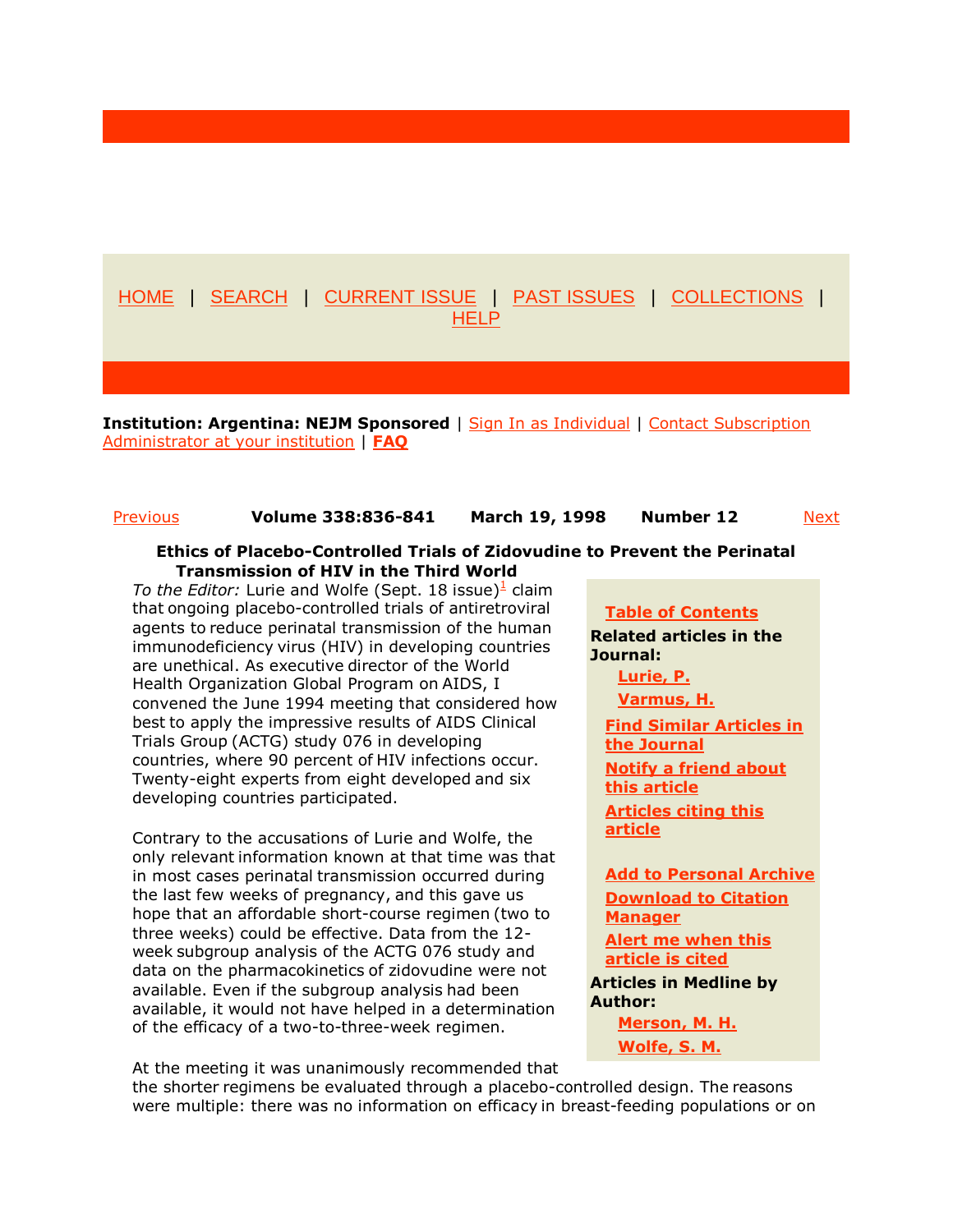drug tolerance in women with high rates of anemia, accurate efficacy data were needed to justify drug-related expenditure, and such a design, because of its use of a smaller sample size, would most expeditiously provide the information needed to maximize the saving of the lives of newborns. Because of its cost and logistical constraints, the ACTG 076 regimen could never become the standard of care for developing countries. . . .

Michael H. Merson, M.D. *Yale University School of Medicine New Haven, CT 06520*

# References

1. Lurie P, Wolfe SM. Unethical trials of interventions to reduce perinatal transmission of the human immunodeficiency virus in developing countries. N Engl J Med 1997;337:853-856.[Full [Text\]](http://content.nejm.org/cgi/ijlink?linkType=FULL&journalCode=nejm&resid=337/12/853)

*To the Editor:* Lurie and Wolfe charge that trials in developing countries of affordable and implementable interventions against perinatal transmission of HIV that are supported by the Centers for Disease Control and Prevention (CDC) and others are unethical because they compare an experimental short regimen of zidovudine with placebo rather than with the ACTG 076 zidovudine regimen used in developed countries (i.e., an "equivalency" design). $\frac{1}{2}$  We wish to explain why the CDC-sponsored collaborative trials in Thailand and the Ivory Coast used placebo for the comparison group.

The trials first must assess the safety of zidovudine in the local populations. In Ivory Coast, for example, where anemia and perinatal mortality are common, using zidovudine as the control would preclude an evaluation of whether zidovudine contributes to any such serious adverse outcomes observed in the trial. Without a nonzidovudine group, any adverse maternal, delivery-related, or neonatal outcome could be attributed to zidovudine.

More important, comparison with the ACTG 076 regimen does not address the principal public health question for these countries: whether an implementable zidovudine regimen is better than the local practice of no antiretroviral intervention. This requires comparing the proposed intervention with current practice. With an equivalency design, only if the shorter intervention is found to be as effective as the ACTG 076 regimen can its efficacy be inferred. If, however, the shorter regimen is not as effective as the longer one, it would remain unclear whether the shorter version is better than no antiretroviral intervention.

The requirement that the same standard of ethics apply in both host and sponsoring countries was scrupulously observed in these studies, which were reviewed and approved by ethics committees in the three countries. . . .

R.J. Simonds, M.D. Martha F. Rogers, M.D. Timothy J. Dondero, M.D. *Centers for Disease Control and Prevention Atlanta, GA 30333* References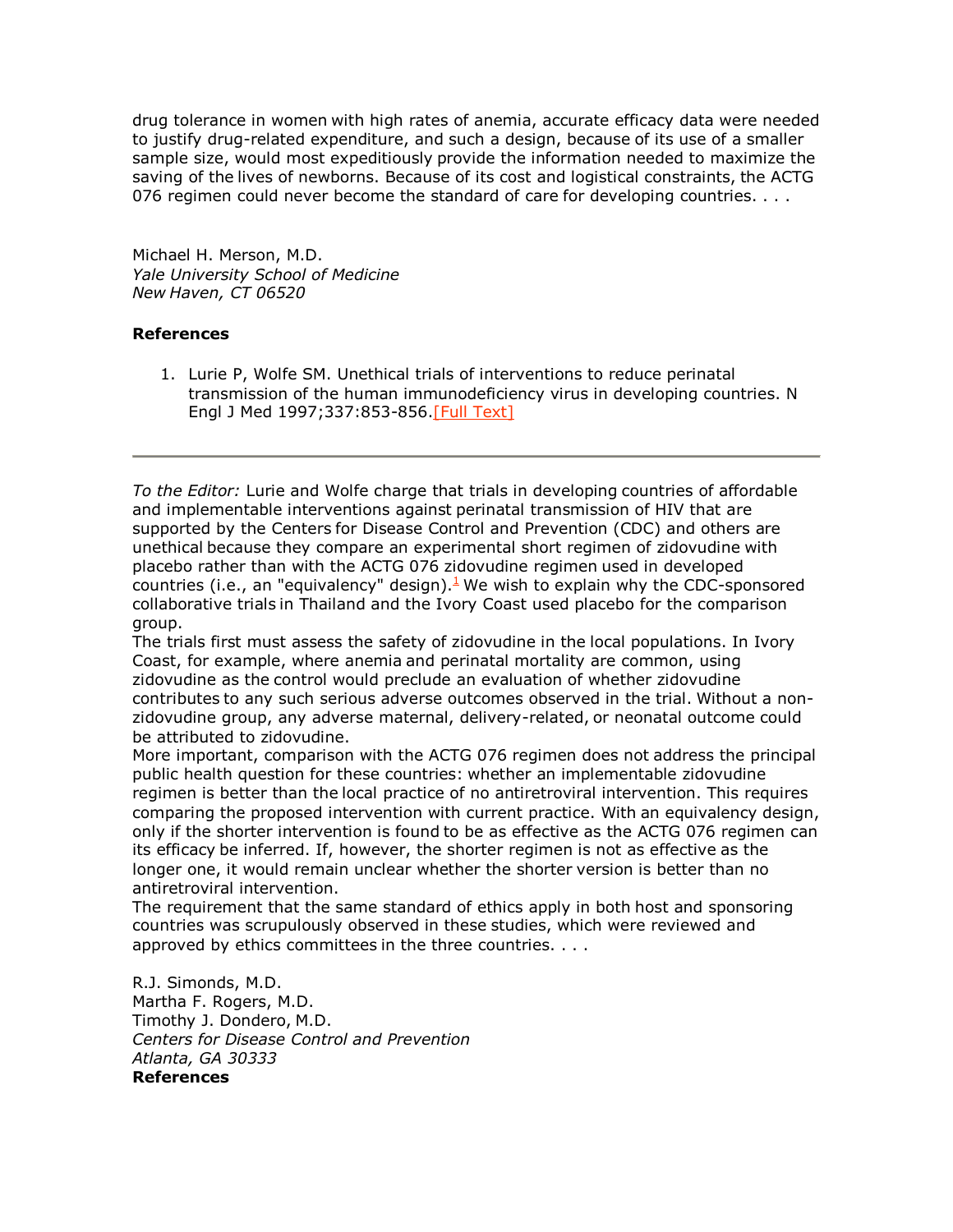1. Recommendations of the U. S. Public Health Service Task Force on the use of zidovudine to reduce perinatal transmission of human immunodeficiency virus. MMWR Morb Mortal Wkly Rep 1994;43:1-20.

*To the Editor:* All of us who have worked in the developing world have seen innumerable examples of children dying because of the lack of basic sanitation, penicillin, oral-rehydration fluid, or the like. Providing expensive antiviral agents is often out of the question. Given that there are not the resources to purchase zidovudine, the practice in most countries is to give nothing to infants born to women infected with HIV type 1. Thus, when one is conducting a study to find the least expensive alternative to the very expensive U.S. standard, it is reasonable to use a placebo group to get a solid answer. The first ethical standard in such a case is not to put the volunteers at increased risk. Clearly, doing what is usual in a country does not put the infants at increased risk. The second ethical standard is to undertake a sound scientific study that will accurately estimate the benefits of a variety of, one hopes, affordable treatment regimens. A placebo group is required for this. . . .

Donald P. Francis, M.D., D.Sc. *VaxGen South San Francisco, CA 94080*

*To the Editor:* . . . Ugandan studies are responsive to the health needs and the priorities of the nation. Research subjects have been selected in such a way that the burdens and benefits of the research will be equitably distributed, and the appropriate authorities, including the national ethics review committee, have satisfied themselves that the research meets their own ethical requirements. With these requirements met, if Ugandans cannot carry out research on their people for the good of their nation, applying ethical standards in their local circumstances, then who will? Lurie and Wolfe attempt to provide evidence that the theoretical equipoise between placebo and short-course zidovudine is disturbed. However, they fail to recommend a better treatment. Given that the ACTG 076 regimen has not been used in this country, given that we do not know at what stage of pregnancy most cases of transmission take place in malarial areas or the impact of breast-feeding on transmission rates, and given the absence of preliminary data in support of short-course zidovudine, equipoise with respect to the Ugandan population is not disturbed. And in Chalmers's view, $\frac{1}{2}$  which my colleagues and I share, equipoise is disturbed when the odds that plan A will be more successful than plan B are anything other than 50 percent. Hence, the need for research.

Edward K. Mbidde, M.B., Ch.B. *Uganda Cancer Institute Kampala, Uganda* References

> 1. Chalmers TC. The ethics of randomization as a decision-making technique, and the problem of informed consent. In: Beauchamp TL, Walters L, eds. Contemporary issues in bioethics. Encino, Calif.: Dickenson, 1978:426-9.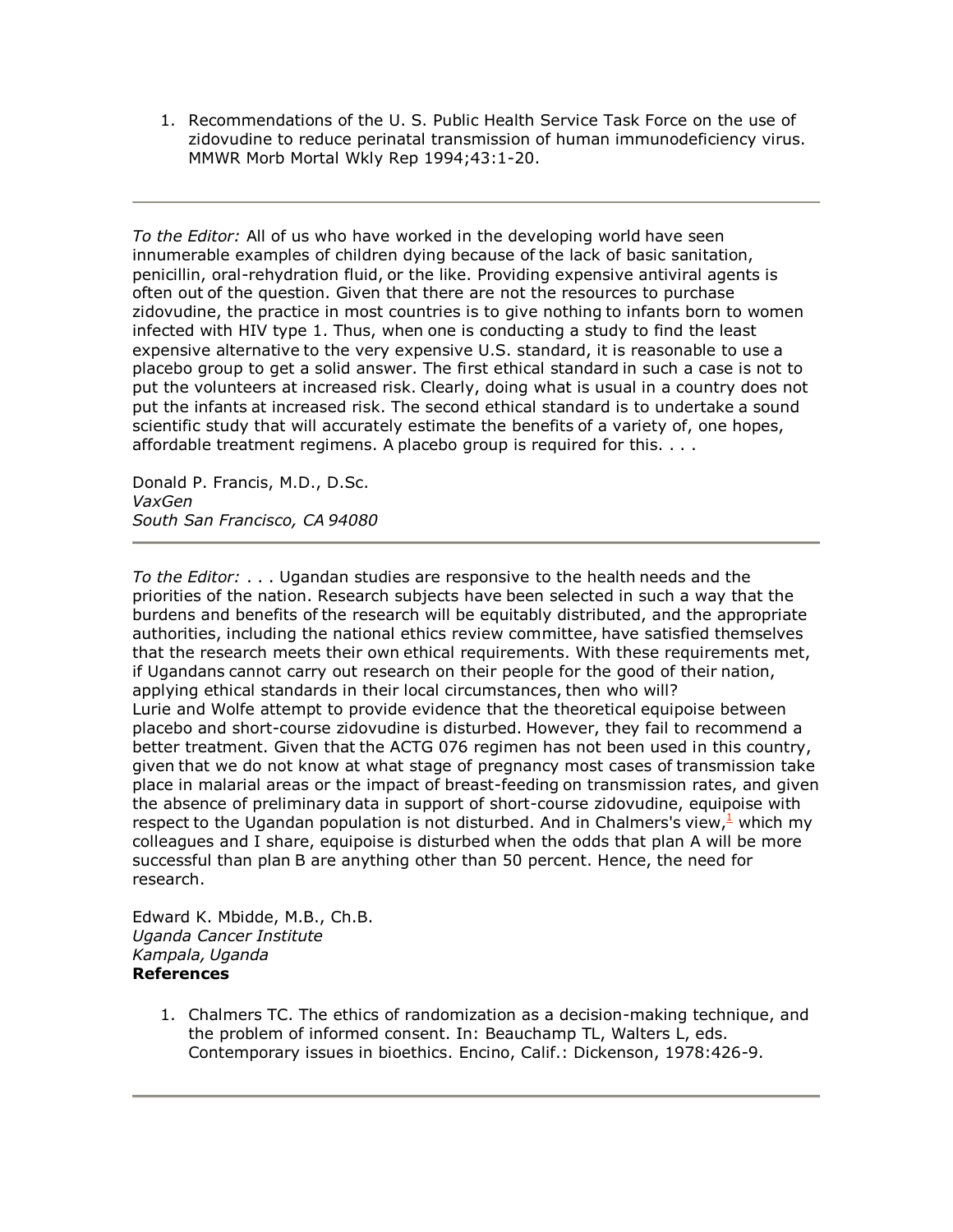*To the Editor:* Even if one does not entirely accept all the arguments proposed by Lurie and Wolfe about the ethical obligation of comparing simplified preventive treatments with zidovudine with complete treatment according to the ACTG 076 protocol rather than with a placebo, the use of randomization in this situation raises various difficulties. However, there is an observational type of alternative that is less traumatic for those involved and that can reasonably be used to assess the efficacy of a prophylactic strategy.

Over the past 10 years, numerous cohorts have been established around the world in both developing and industrialized countries for the analysis of the epidemiology of mother-to-child transmission of HIV. The transmission rates in these cohorts are consistent and dependent on the same obstetrical and maternal immunologic and virologic factors, the contribution of which is now well established (although it explains only part of the variability in the transmission rate). After adjustment for various interpretive biases (particularly those associated with the problem of following uninfected children), the rates are very similar and stable: 20 percent to 30 percent in Africa (with breast-feeding) $1,2,3,4$  and 15 to 25 percent in industrialized countries (with bottle feeding).

The massive use of zidovudine in American and European cohorts that followed the release of the results of the ACTG 076 protocol<sup>5</sup> has confirmed the trial results.<sup>5,6,7,8,9,10</sup> Treating all women who are informed and volunteer in any cohort for which the transmission rate is clearly established and has been stable for a period of months should allow the effects of the treatment to be assessed. This is not a so-called historical comparison so disliked by methodologists, but a continuous observation of the transmission rate (a biologic phenomenon) and any variations associated with the therapeutic treatment. Moreover, it would be possible to compare the transmission rate adjusted for biologic and obstetrical parameters between treated mothers and those not receiving the treatment (because of refusal or other reasons) during the same period.

It is true that there could be bias arising from the slight decline in the transmission rate, which is not due to zidovudine, recently observed in various cohorts, $\frac{10}{10}$  but this phenomenon is gradual, very unlike the large and sudden drop associated with the application of effective prophylaxis. Nevertheless, the margin of error of this type of approach is undoubtedly larger than that of a randomized trial. The error could be reduced by comparing the reproducibility in two or three further cohorts. If the effect is not large enough to be unambiguous (a reduction of less than 50 percent in the transmission rate, for example) or not reproducible in different cohorts, it would be unclear whether the strategy was satisfactory. In that case, it may not justify the financial effort that the international community is (I hope) prepared to make to reduce HIV transmission in the poorest countries.

Stéphane Blanche, M.D. *Hôpital Necker–Enfants Malades 75743 Paris CEDEX 15, France* References

- 1. Rates of mother-to-child transmission of HIV-1 in Africa, America, and Europe: results from 13 perinatal studies. J Acquir Immune Defic Syndr Hum Retrovirol 1995;8:506-510[.\[Medline\]](http://content.nejm.org/cgi/external_ref?access_num=7697448&link_type=MED)
- 2. Adjorlolo-Johnson G, De Cock KM, Ekpini E, et al. Prospective comparison of mother-to-child transmission of HIV-1 and HIV-2 in Abidjan, Ivory Coast. JAMA 1994;272:462-466. [Erratum, JAMA 1994;272:1482.[\]\[Abstract\]](http://content.nejm.org/cgi/ijlink?linkType=ABST&journalCode=jama&resid=272/6/462)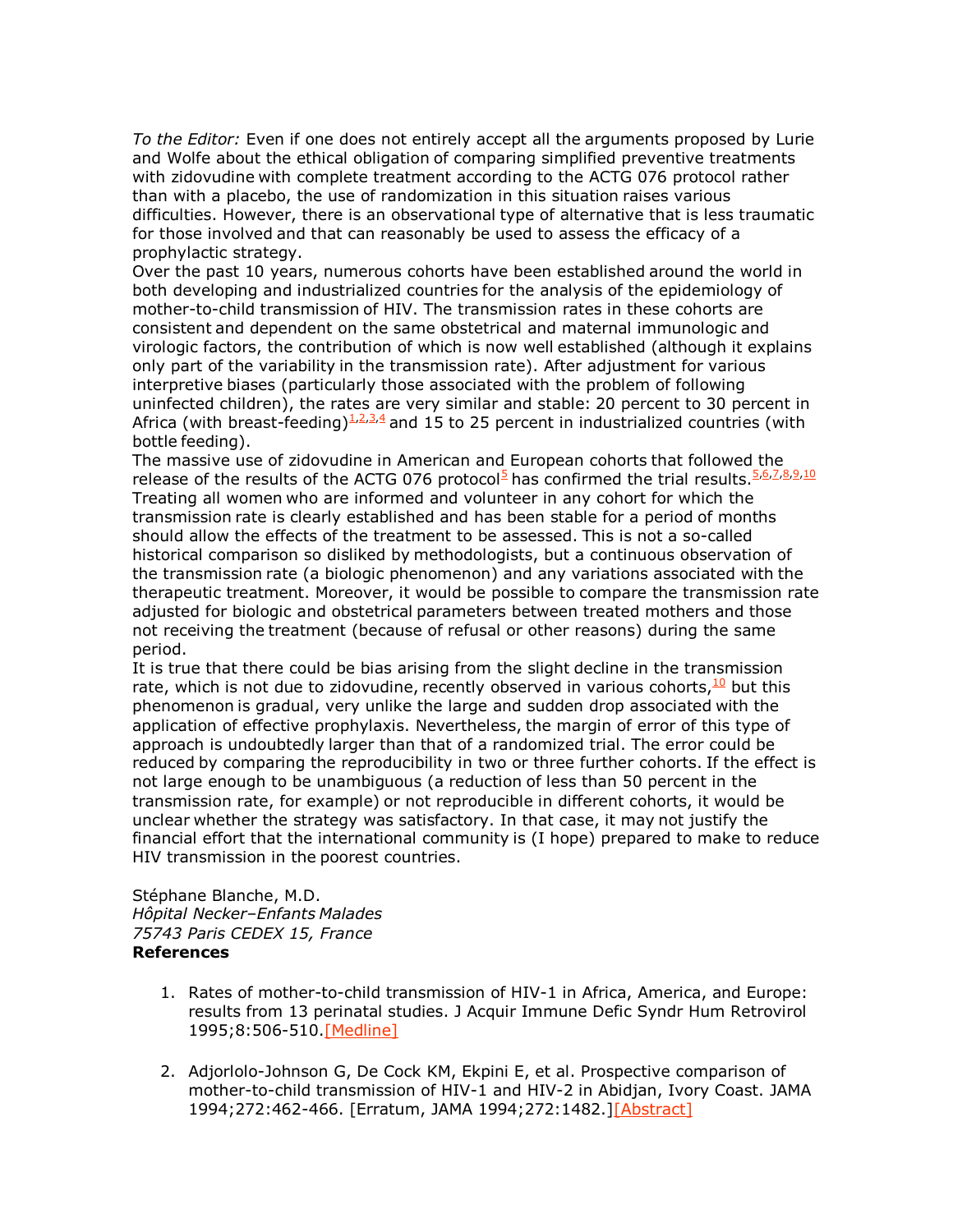- 3. Biggar RJ, Miotti PG, Taha TE, et al. Perinatal intervention trial in Africa: effect of a birth canal cleansing intervention to prevent HIV transmission. Lancet 1996;347:1647-1650[.\[Medline\]](http://content.nejm.org/cgi/external_ref?access_num=8642957&link_type=MED)
- 4. Lepage P, Van de Perre P, Msellati P, et al. Mother-to-child transmission of human immunodeficiency virus type 1 (HIV-1) and its determinants: a cohort study in Kigali, Rwanda. Am J Epidemiol 1993;137:589-599[.\[Abstract\]](http://content.nejm.org/cgi/ijlink?linkType=ABST&journalCode=amjepid&resid=137/6/589)
- 5. Connor EM, Sperling RS, Gelber R, et al. Reduction of maternal infant transmission of human immunodeficiency virus type 1 with zidovudine treatment. N Engl J Med 1994;331:1173-1180[.\[Abstract/Full](http://content.nejm.org/cgi/ijlink?linkType=ABST&journalCode=nejm&resid=331/18/1173) Text]
- 6. Dickover RE, Garratty EM, Herman SA, et al. Identification of levelsof maternal HIV-1 RNA associated with risk of perinatal transmission: effect of maternal zidovudine treatment on viral load. JAMA 1996;275:599-605[.\[Abstract\]](http://content.nejm.org/cgi/ijlink?linkType=ABST&journalCode=jama&resid=275/8/599)
- 7. Matheson PB, Abrams EJ, Thomas PA, et al. Efficacy of antenatal zidovudine in reducing perinatal transmission of human immunodeficiency virus type 1. J Infect Dis 1995;172:353-358[.\[Medline\]](http://content.nejm.org/cgi/external_ref?access_num=7622877&link_type=MED)
- 8. Fiscus SA, Adimora AA, Schoenbach VJ, et al. Perinatal HIV infection and the effect of zidovudine therapy on transmission in rural and urban countries. JAMA 1996;275:1483-1488[.\[Abstract\]](http://content.nejm.org/cgi/ijlink?linkType=ABST&journalCode=jama&resid=275/19/1483)
- 9. Frenkel LM, Wagner LE II, Demeter LM, et al. Effects of zidovudine use during pregnancy on resistance and vertical transmission of human immunodeficiency virus type 1. Clin Infect Dis 1995;20:1321-1326[.\[Medline\]](http://content.nejm.org/cgi/external_ref?access_num=7620018&link_type=MED)
- 10. Mayaux MJ, Teglas JP, Mandelbrot L, et al. Acceptability and impact of zidovudine prevention on mother to child HIV-1 transmission in France. J Pediatr (in press).

*To the Editor:* If we fail to challenge the notion that there can be a lower, local standard of care for people in the developing world, the same arguments could be offered in support of similarly objectionable studies in groups within the United States. This is not implausible, as more explicit forms of market-based health care rationing threaten to force on certain U.S. communities economically determined standards of care.

Exploitation by industrialized countries of the human and natural resources of the developing world has a long and tragic history. It has never been difficult for economically wealthy countries to justify their acts by citing, for example, the supposed genetic or moral inferiority of those exploited. Substituting economic inferiority in these old arguments makes the enterprise no less offensive. Public health interventions necessarily involve attention to costs, but physicians, even those conducting research, must never abandon their principal duties as caretakers and advocates for the individual patient. Human subjects in clinical trials are, first and foremost, patients and thus deserve care that is both medically sound and compassionate.

Roy J. Kim, M.D.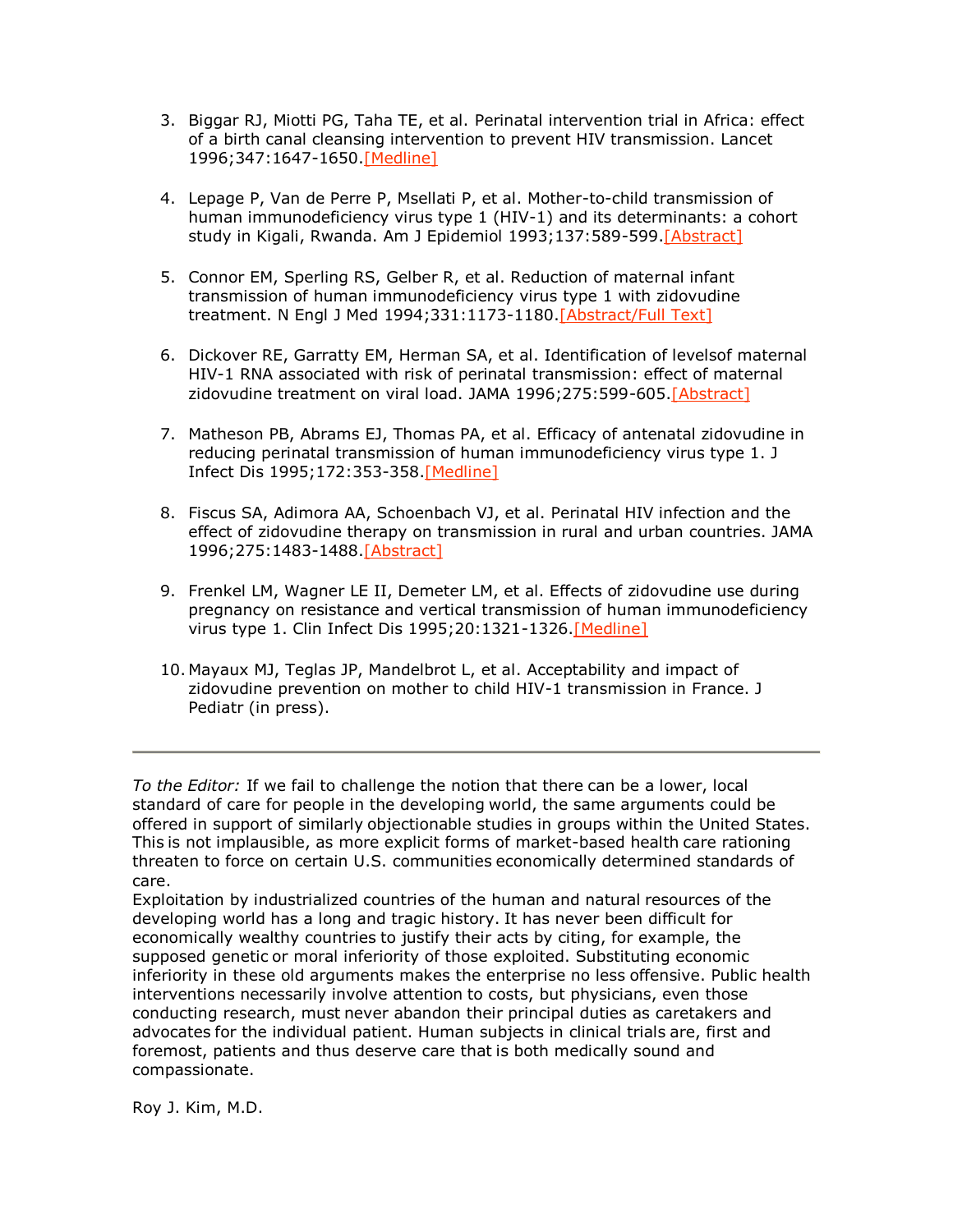*University of North Carolina at Chapel Hill Chapel Hill, NC 27599*

*To the Editor:* . . . One of the major problems in the Third World is the weak ethics and scientific committees that review scientific studies. The membership consists of interested parties, such as the investigators, and they may receive incentives, including coauthorship or a ticket to an international conference. This is a serious conflict of interest. . . .

Shahnaaz K. Sharif, M.Med. *Coast Province General Hospital Mombasa, Kenya*

*To the Editor:* . . . Subjects in trials such as those referred to by Lurie and Wolfe may misapprehend the benefits and risks at stake. The very desperation of women with no other alternatives to protect their children from HIV infection can be extremely coercive.<sup>1</sup> Illiteracy rates in some of these countries also work against the presumption that people fully understand what is at stake in the trials. For these reasons, it cannot be said that obtaining consent from the subject is adequate to protect the subjects involved from research risks. We conclude, therefore, that these trials are unethical insofar as they make use of a captive population and impose risks that depart from the accepted standard of medical care.

Eskinder Tafesse, M.H.P.E. Timothy F. Murphy, Ph.D. *University of Illinois at Chicago Chicago, IL 60612-7309* References

> 1. French H. AIDS research in Africa: juggling risks and hopes. New York Times. October 9, 1997.

*To the Editor:* . . . Varmus and Satcher (Oct 2. issue)<sup>1</sup> quote a Ugandan researcher as saying that "it is not [the National Institutes of Health] conducting the studies in Uganda but Ugandans conducting their study on their people for the good of their people." Since the Tuskegee study was conducted by Americans on Americans, this argument obviously does not stand. More important, researchers in developing nations derive substantial individual and institutional benefits from sponsored research, irrespective of their status as initiators of or collaborators in such research. Unethical research will not benefit developing countries in the long run, since it undermines human rights, which are the very foundation on which sustainable development needs to be built. In addition, it violates the principle of justice that a continent impoverished through colonialism, and forced to continue to be unable to provide gold-standard treatment because of debt traps, will continue to provide the human laboratory where placebo-controlled trials can be conducted because locally affordable care is often no more than placebo treatment.

Carel B. IJsselmuiden, M.D., D.P.H.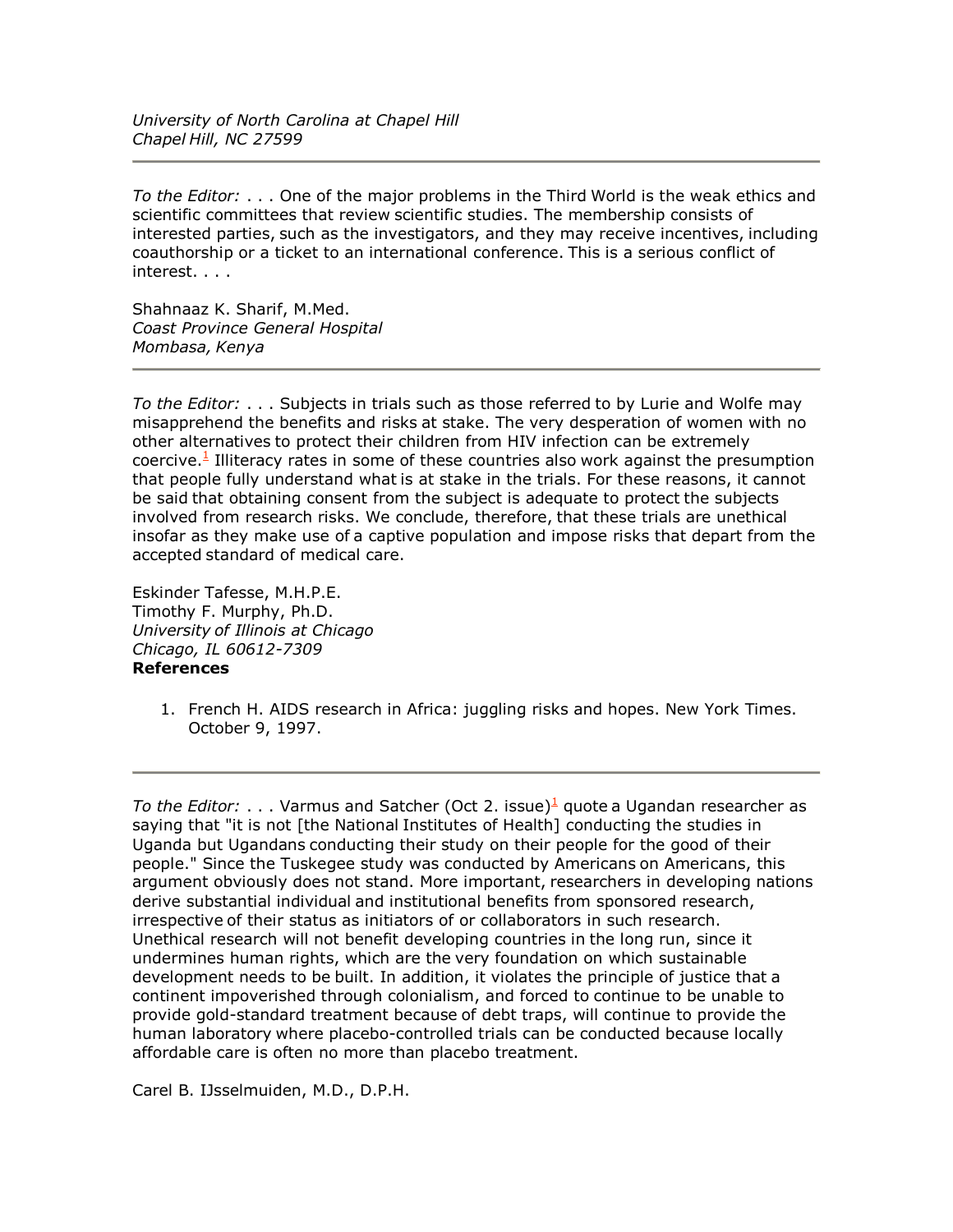1. Varmus H, Satcher D. Ethical complexities of conducting research in developing countries. N Engl J Med 1997;337:1003-1005.[Full [Text\]](http://content.nejm.org/cgi/ijlink?linkType=FULL&journalCode=nejm&resid=337/14/1003)

*To the Editor:* The real transgression is not in the design of the placebo-controlled trials in HIV-infected African women, but rather in their number. Surely, by pooling intellectual and financial capital, 2 or 3 large trials could have been done rather than the 16 currently under way. A few larger trials would have been better positioned to evaluate efficiently the most promising and practical interventions and the effects of the timing, dose, and duration of therapy. Larger trials could also have employed unbalanced randomization strategies to limit the number of subjects assigned to placebo.

David Herrington, M.D., M.H.S. *Wake Forest University School of Medicine Winston-Salem, NC 27157*

*To the Editor:* . . . The real double standard lies not in the way the trials are being conducted, but in the inequity in access to medicines in different countries. Our challenge is how to make the best-proved and most applicable regimens available to women in developing countries. The Joint United Nations Programme on HIV/AIDS is working with the United Nations Children's Fund on implementation plans to prevent mother-to-child transmission of HIV in 10 developing countries, in anticipation of applicable interventions resulting from the trials. The program is also in advanced discussions with a number of pharmaceutical companies to make antiretroviral packages aimed at preventing mother-to-child transmission more affordable. It is efforts of this kind that require public attention, not those that may jeopardize much-needed research in countries already carrying the burden of the HIV–AIDS epidemic.

Peter Piot, M.D., Ph.D. *Joint United Nations Programme on HIV/AIDS CH-1211 Geneva 27, Switzerland*

*To the Editor:* The ethical justification for performing the reduced-dosage trials of zidovudine in impoverished countries is that such research could lead to therapies that will benefit the residents of those countries. Indeed, this is the argument made by Varmus and Satcher. $\frac{1}{2}$  But the only way these studies could be of any benefit to the countries where the research is conducted is for the company that sells the drugs, the entity funding the research, or the government that invites or permits the research to be done on its population to guarantee that if the research hypothesis is proved, the therapy will be made available to those in the country who need it.  $\leq$ Varmus and Satcher point out that the per-capita expenditure for health care in Malawi, for example, is just over \$1. Given this fact, Malawi (or some other funder) must make realistic assurances that if research proves that \$200 worth of zidovudine is

effective in reducing mother-to-infant transmission of HIV, resources will be made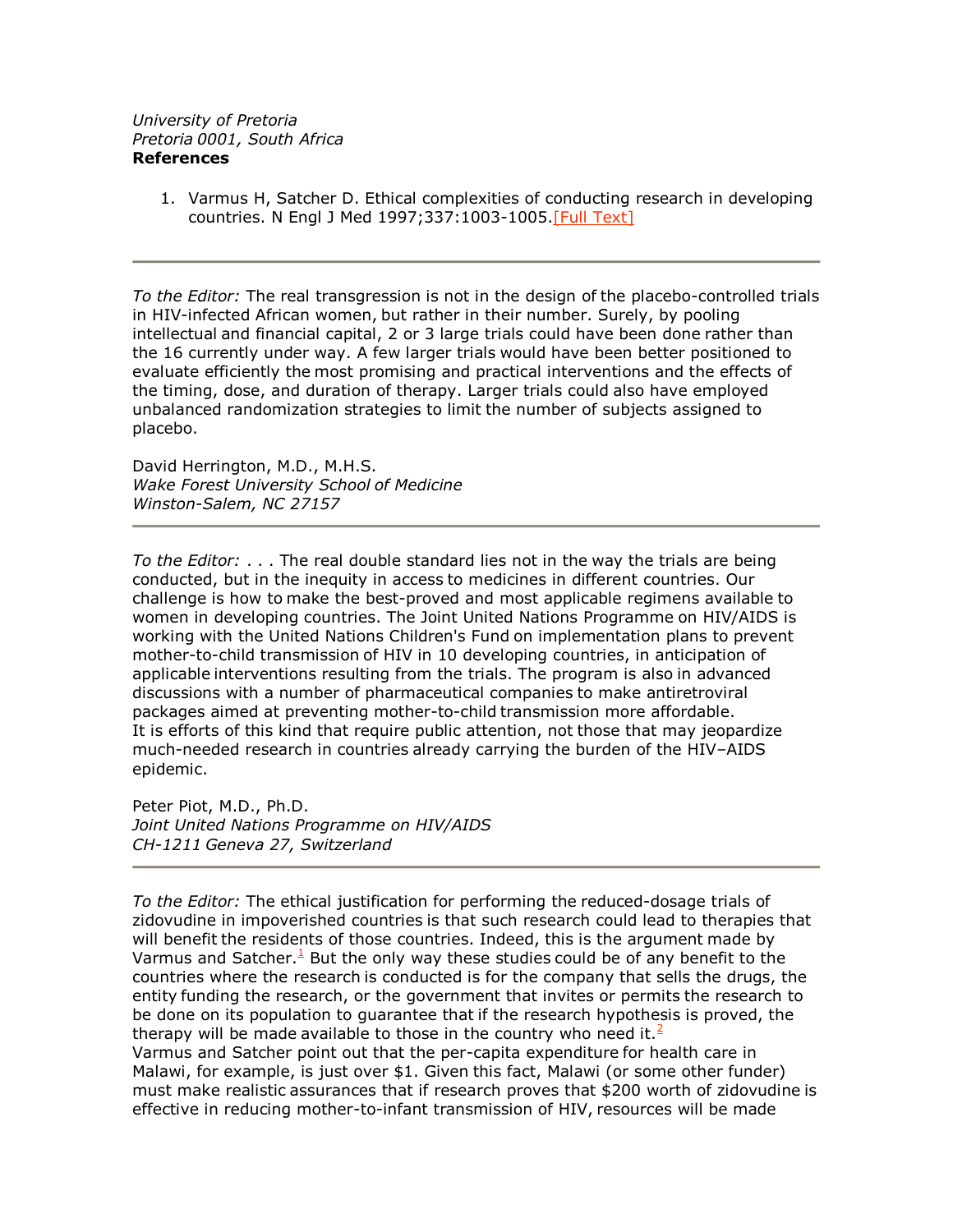available so that the women of Malawi will receive this regimen. If they will not receive the regimen, then no such research on this population would be ethical, regardless of whether the control subjects receive placebo or the full course of the ACTG 076 regimen. To use a population as research subjects because of its poverty and inability to obtain care, and then not to use that knowledge for the direct benefit of that population, is the very definition of exploitation.

The exploitation is made starker by the fact that richer nations will unquestionably benefit from this research. If it is proved that lower doses of zidovudine provide adequate protection against mother-to-child transmission of HIV, it is certain that the richer countries that currently provide and pay for zidovudine will begin to use these lower doses, thereby receiving economic benefit. If the studies show that the lower doses are ineffective, then the richer countries will not need to put their own populations at risk to discover this fact. Either way, wealthier countries benefit.

Leonard H. Glantz, J.D. Michael A. Grodin, M.D. *Boston University School of Public Health Boston, MA 02118-2394* References

- 1. Varmus H, Satcher D. Ethical complexities of conducting research in developing countries. N Engl J Med 1997;337:1003-1005.[Full [Text\]](http://content.nejm.org/cgi/ijlink?linkType=FULL&journalCode=nejm&resid=337/14/1003)
- 2. Annas GJ, Grodin MA. An apology is not enough: even as the President laments the Tuskegee experiment, the U.S. is conducting questionable research in Africa. Boston Globe. May 18, 1997:C1.

*To the Editor:* While designing a clinical trial in Thailand in early 1994, we felt that both scientifically and ethically, the only option for a controlled study design was an equivalency study. $<sup>1</sup>$  This was for many months the focus of our discussions with the</sup> National Institutes of Health (NIH) Study Section, whose primary criticism was directed at our proposed use of the standard ACTG 076 regimen, rather than a placebo, for the control group. We argued that given the prognosis of perinatally acquired HIV infection, only the proven effective treatment could be used as the reference; that no data supported the reviewers' fear that the shorter regimen might be no more efficacious than no treatment; and that their objection that developing countries could be left stranded if the short treatment turned out to be less efficacious than the ACTG 076 standard was unfounded. Indeed, sound policy making in precisely those countries in which resources are scarce requires such information. It should be noted that during this lengthy process, the NIH staff never put pressure on us to include a placebo group in our design.

We believe that much of the debate in the past few months is the result of an unrecognized confusion about the role of clinical research in a public health crisis. Although clinical research may be justified by such a crisis and is indeed expected to contribute to its solution, it is not in itself the solution. Research in developing countries proved years ago that vitamin A supplementation could decrease infant mortality by 30 percent and that a vaccine could prevent the perinatal transmission of hepatitis B, and yet, these lifesaving, cost-effective, public health interventions are still not available in the countries that need them most. $<sup>2</sup>$  No one can guarantee that the</sup> discovery of an effective, easier-to-use, more affordable method to prevent perinatal HIV will lead to its widespread application. This sad reality mandates that human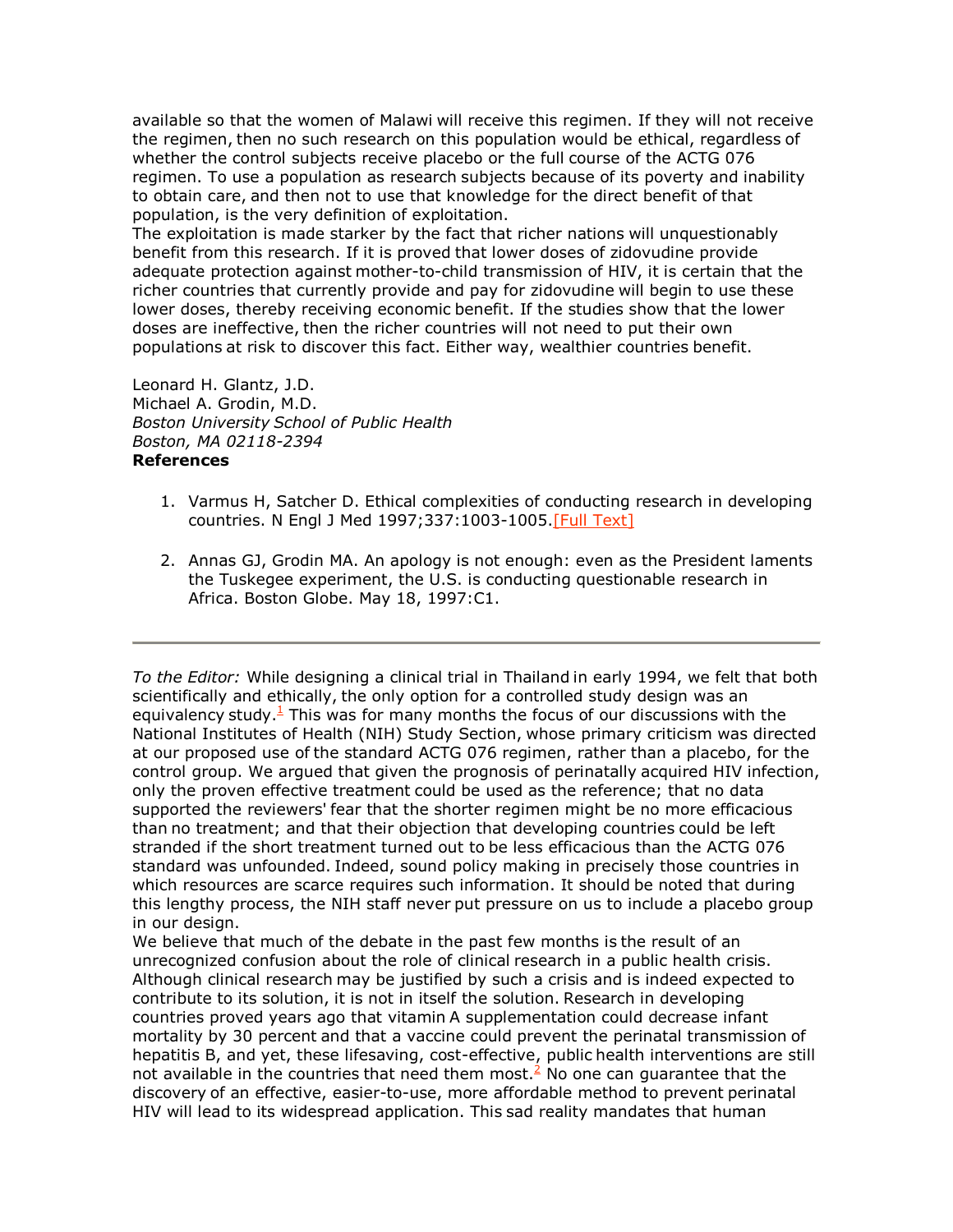subjects, particularly the politically and economically vulnerable, as well as those who cannot provide consent — children in this case — should be protected during research. Indeed, as recently as last year, the good clinical-practice guidelines recommended by the International Conference on Harmonisation<sup>3</sup> restated that the researcher's primary ethical responsibility is for the welfare of subjects participating in the research, not for the welfare of future patients who may benefit from it.

At the same time, urgency in terms of public health demands that we implement as quickly as possible and wherever possible the methods of treatment that we already have — in this case, zidovudine prophylaxis and safe, supervised formula feeding. In Thailand, after a 1995 economic analysis by the Ministry of Public Health, the World Bank, and the World Health Organization, which showed that antiretroviral agents for perinatal prevention of HIV were affordable and cost effective,<sup>4</sup> the Thai Food and Drug Administration approved the use of zidovudine for this purpose, and both the Ministry of Public Health and the Thai Red Cross have begun programs to provide it to HIVinfected pregnant women.

Recognizing that clinical trials in developing countries raise complex issues particular to each region, time, and experimental question, we can rely only on the principles fundamental to medical practice and the scientific method to resolve the dilemmas these issues may pose. It is also clear that these decisions affect not only the present, but also the future, since clinical research worldwide would be jeopardized if potential participants feared that, within a trial, they risked being denied the most effective treatments available.

Marc Lallemant, M.D. *Institut Français de Recherche Scientifique pour le Développement en Coopération 75480 Paris CEDEX 10, France*

Kenneth McIntosh, M.D. *Harvard Medical School*

Gonzague Jourdain, M.D. *Harvard School of Public Health Boston, MA 02115*

Sophie Le Coeur, M.D., Ph.D. *Institut National d'Etudes Démographiques 75675 Paris, France*

Vicharn Vithayasai, M.D., Ph.D. *Chiang Mai University Chiang Mai 50202, Thailand*

Tun-Hou Lee, D.Sc. *Harvard School of Public Health*

Scott Hammer, M.D. *Harvard Medical School Boston, MA 02115*

Nicholas Prescott, M.A. *World Bank Washington, DC 20433*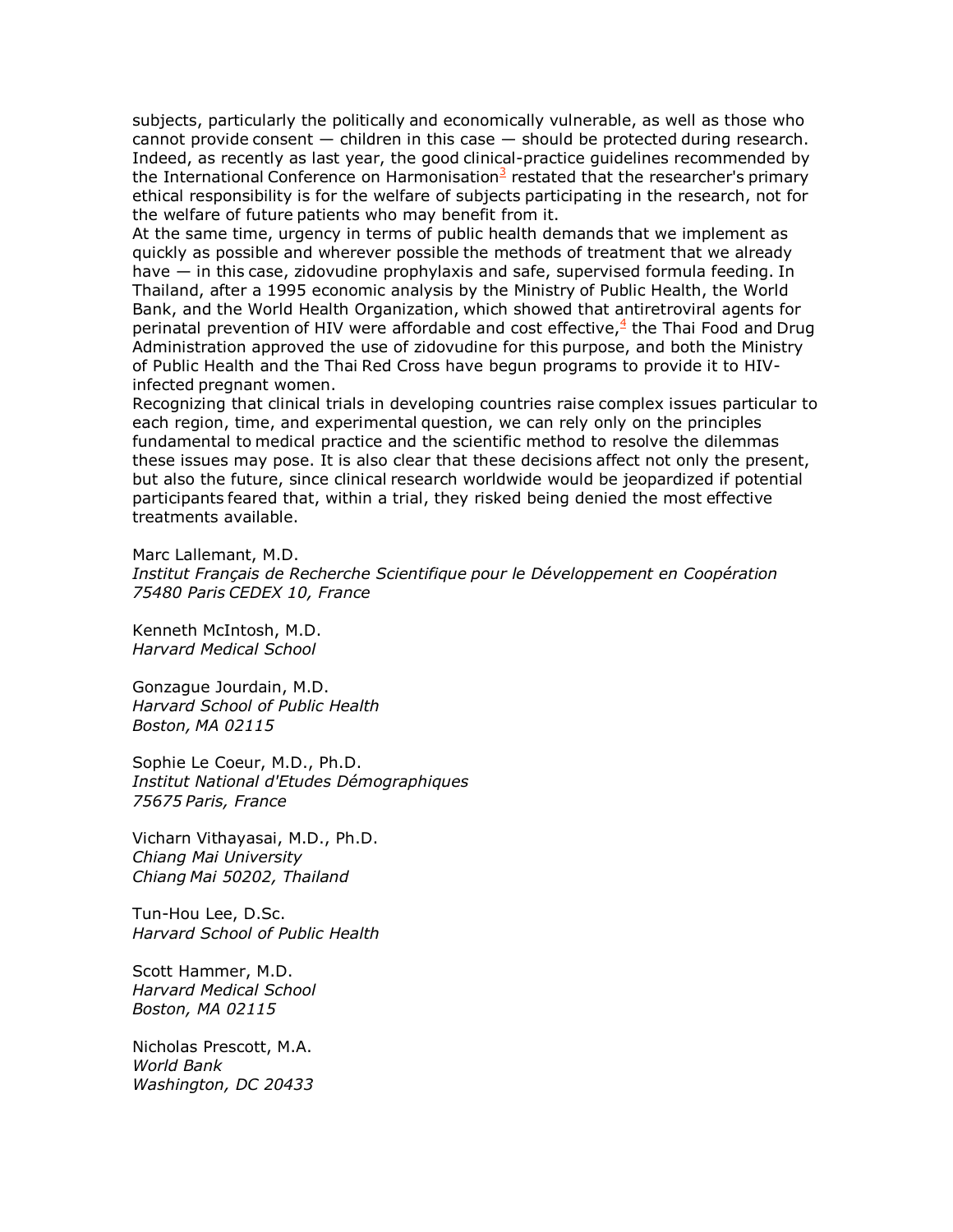Max Essex, D.V.M., Ph.D. *Harvard School of Public Health Boston, MA 02115* References

- 1. Lallemant M, Le Coeur S, McIntosh K. AZT trial in Thailand. Science 1995;270:899-900[.\[Medline\]](http://content.nejm.org/cgi/external_ref?access_num=7481781&link_type=MED)
- 2. Jamison DT. Disease control priorities in developing countries: an overview. In: Jamison DT, Mosley WH, Measham AR, Bobadilla JL, eds. Disease control priorities in developing countries. New York: Oxford University Press, 1993:3- 34.
- 3. International Conference on Harmonisation: Good Clinical Practice: consolidated guideline: availability. Fed Regist 1997;62:25691-25709.
- 4. Prescott NM. Setting priorities for government involvement with antiretrovirals. In: Van Praag E, Fernyak S, Katz A, eds. The implications of antiretroviral treatments. Geneva, Switzerland: World Health Organization, April 1997:57-62.

The above letters and the Occasional Notes article by Dr. Phanuphak that appears elsewhere in this issue of the *Journal* were referred to Drs. Lurie and Wolfe and to Drs. Varmus and Satcher. Drs. Varmus and Satcher declined to reply. Drs. Lurie and Wolfe reply below:

*To the Editor:* Many defenses of the studies, mentioned above, are either contradicted by data available when the studies were designed or have since been abandoned by the sponsoring agencies themselves.

Merson, for example, claims that the ACTG 076 subanalysis showing the marked superiority of an average of seven weeks of zidovudine over placebo was "not available" at the time of the meeting in June 1994 of the World Health Organization Global Program on AIDS at which the use of placebo-controlled trials was endorsed. Yet these very data were presented at the February 1994 meeting of the ACTG 076 Monitoring Board, and officials from the NIH and CDC (including an NIH-affiliated coauthor of the ACTG 076 report) were present at the June 1994 meeting. The ethics review by the Global Program on AIDS was also slipshod: no ethicists were present at the June meeting, and the program did not even have its own formal ethics committee to review the trial.

Simonds et al., from the CDC, insist that only placebo-controlled trials can establish the safety of zidovudine in this population, and mention exacerbation of anemia as a possible risk of treatment. But the rates of anemia that could outweigh a 15 percent absolute reduction in fatal infant infections seem inconceivably high. Data available from the developing world do not suggest that zidovudine has unacceptable hematologic toxicity. $\frac{1}{2}$ 

Francis argues that the use of placebo is justified because the standard of care in these developing countries is not to treat with zidovudine. Yet the CDC's placebo-controlled trial in Thailand and the U.S. Army's observational study continued even after Thai researchers terminated their placebo-controlled trial when zidovudine became available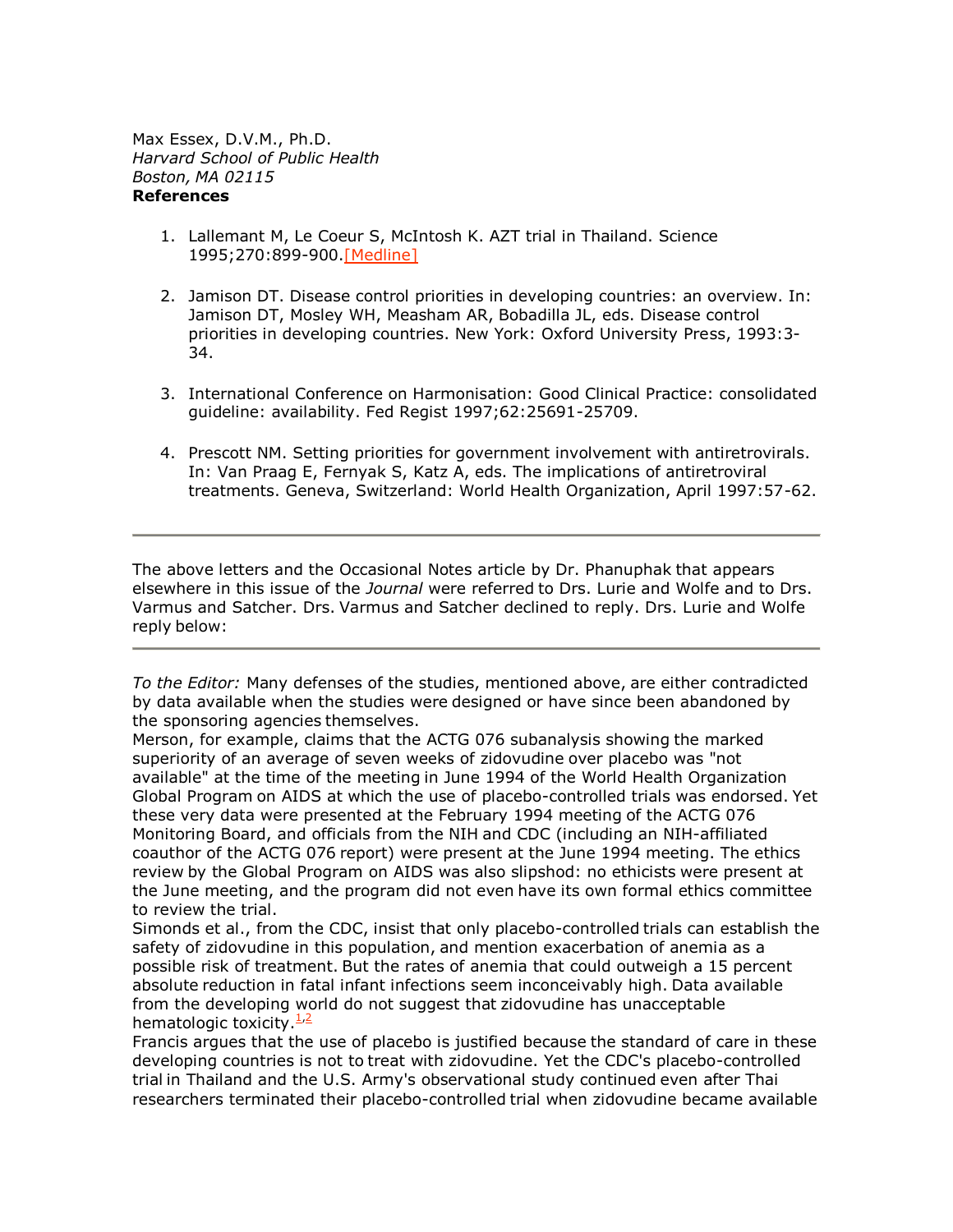locally. $3$  Even Varmus and Satcher, whose agencies sponsor most of the studies, have dismissed Francis's argument as too simplistic. $\frac{4}{3}$ 

Mbidde may believe that ethical equipoise has not been disturbed, but the CDC does not. In the CDC's Thailand protocol, the agency states that the study "is proposed in the belief that short-course oral therapy may be as effective or nearly as effective as the full ACTG 076 regimen," $\frac{5}{2}$  which means they expected it to be better than placebo. The attempts of the Joint United Nations Programme on HIV/AIDS to make antiretroviral drugs available in developing countries are too little and too late. A decade after the efficacy of zidovudine was first demonstrated, only four countries are currently targeted under the expanded-access program, and the project is short on specifics. Although Dr. Piot continues to defend the placebo-controlled trials, his employer, World Health Organization director-general Hiroshi Nakajima, describes the studies as "unjustifiable . . . even in Asia, even in Africa."<sup>6</sup>

The researchers could have designed their studies to minimize the incidence of the fatal disease they were attempting to prevent and chose not to. As Kim proclaims, "physicians, even those conducting research, must never abandon their principal duties as caretakers and advocates for the individual patient."

Peter Lurie, M.D., M.P.H. Sidney M. Wolfe, M.D. *Public Citizen's Health Research Group Washington, DC 20009*

*Editor's note:* On February 18, 1998, the CDC suspended the placebo arm of its vertical-transmission studies in Thailand and Ivory Coast, citing preliminary data from the Thai study showing that a short-course regimen of zidovudine during pregnancy reduced by half the rate of maternal-to-fetal HIV transmission in non–breast-feeding women. In a joint statement, the Joint United Nations Programme on HIV/AIDS, the National Institutes of Health, and the French National Agency for AIDS Research announced that an international meeting would be held soon to "discuss the farreaching scientific and policy implications of these findings."

# References

- 1. Saple DG, Khithani N, Maniar JK. Role of AZT prophylaxis in vertical transmission of HIV. Presented at the Conference on Global Strategies for the Prevention of HIV Transmission from Mothers to Infants, Washington, D.C., September 3–6, 1997. abstract.
- 2. Meda N, Cartoux M, Mandelbrot L, Leroy V, Van de Perre P, Dabis F. Feasibility of short-course zidovudine (ZDV) regimen to reduce mother-to-child transmission (MTCT) of HIV-1 infection in Burkina Faso (BF), 1995-1996. Presented at the Conference on Global Strategies for the Prevention of HIV Transmission from Mothers to Infants, Washington, D.C., September 3–6, 1997. abstract.
- 3. Phanuphak P. Ethical issues in studies in Thailand of the vertical transmission of HIV. N Engl J Med 1998;338:834-835.[Full [Text\]](http://content.nejm.org/cgi/ijlink?linkType=FULL&journalCode=nejm&resid=338/12/834)
- 4. Varmus H, Satcher D. Ethical complexities of conducting research in developing countries. N Engl J Med 1997;337:1003-1005.[Full [Text\]](http://content.nejm.org/cgi/ijlink?linkType=FULL&journalCode=nejm&resid=337/14/1003)
- 5. Shaffer N, Limpakarnjanarat K, Chuachoowong R, Mastro T, Young N. Phase III randomized placebo-controlled trial to evaluate the safety and efficacy of short